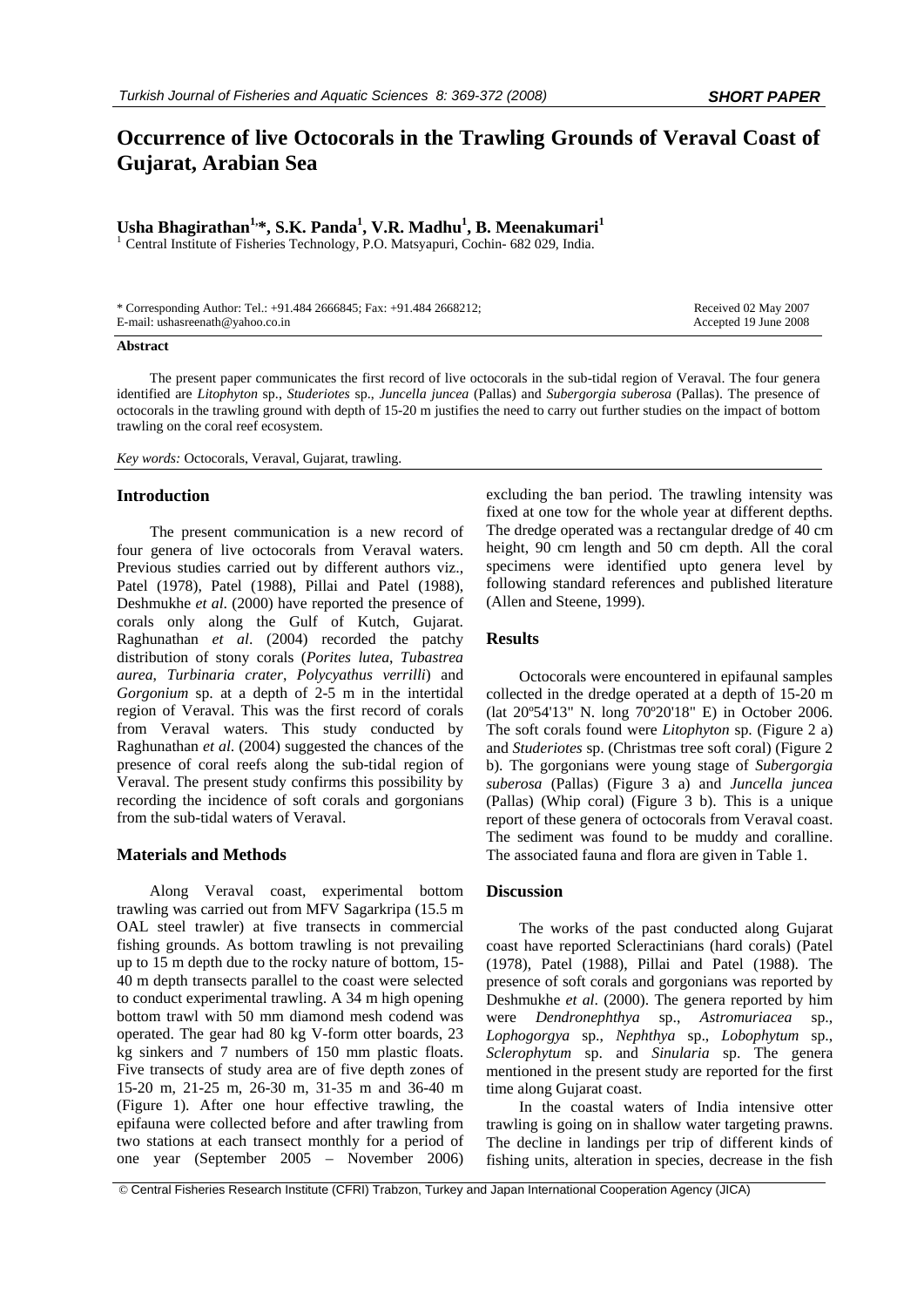

**Figure 1**. Map showing study sites.



Figure 2. Stereomicroscopic view of soft corals (7x). a: *Litophyton* sp. b: *Studeriotes* sp.





Figure 3. Stereomicroscopic view of gorgonians (7x). a: *Subergorgia suberosa* (Pallas) b: *Juncella juncea* (Pallas)

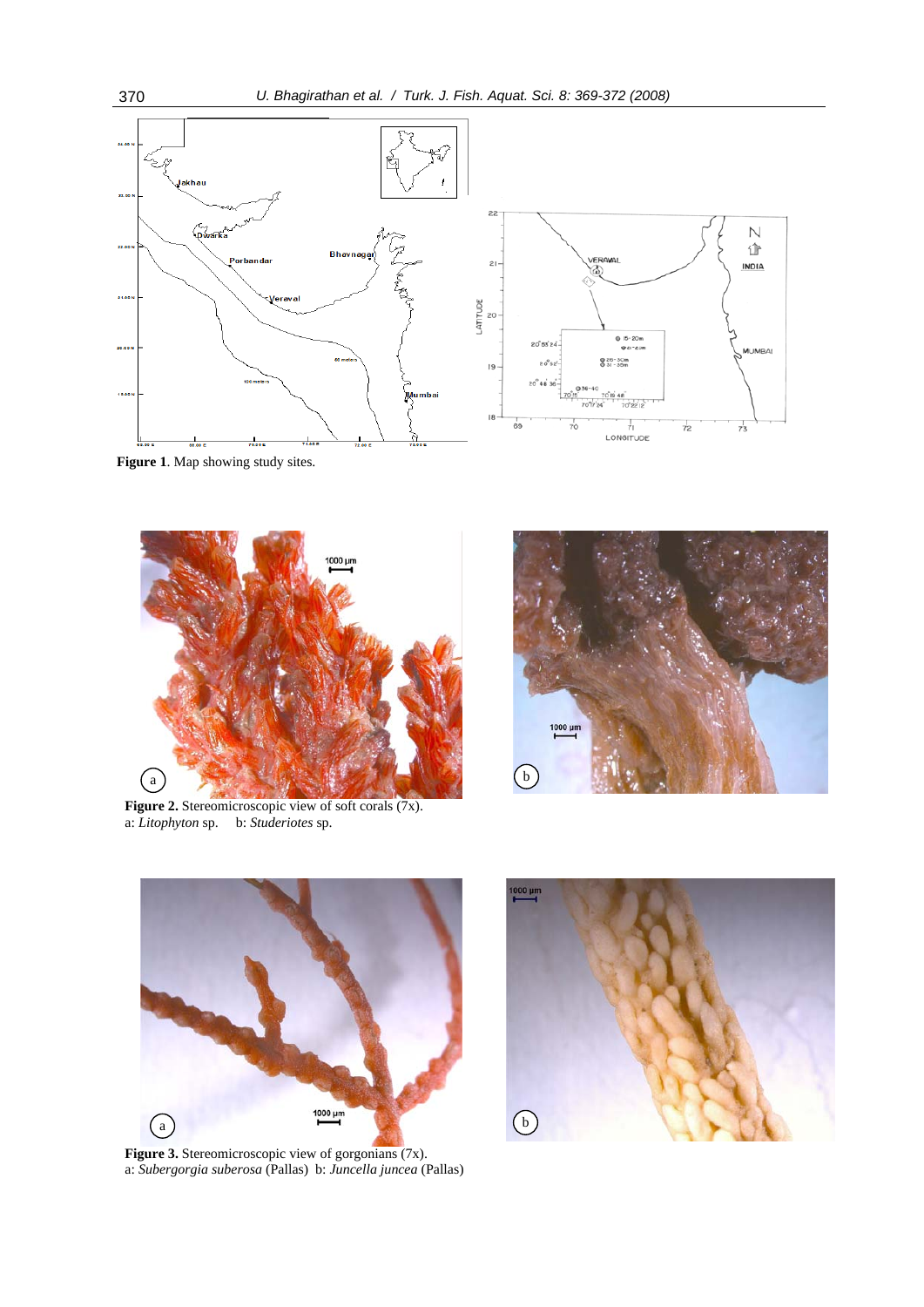### **Table 1**. Associated fauna and flora

| Group            | <b>Species</b>           |
|------------------|--------------------------|
| Seaweeds         | Hypnea sp.               |
| Sponges          | Cliona mucronata         |
|                  | Samus anonyma            |
|                  | <i>Suberites</i> sp.     |
| Hydrozoa         | Plumularia sp.           |
| C <sub>rah</sub> | Charybdis lucifeara      |
| Gastropods       | Architectonica laevigata |
|                  | Babylonia spirata        |
|                  | Bursa spinosa            |
|                  | Cancellaria costifera    |
|                  | Chicoreus brunneus       |
|                  | Chrysame chrysostoma     |
|                  | Conus eldredi            |
|                  | Cymathium aquatile       |
|                  | Hemifusus cochlidium     |
|                  | Hexaplex trunculus       |
|                  | Murex acanthostephes     |
|                  | Murex sp.                |
|                  | Nassarius suturalis      |
|                  | Nassarius thersites      |
|                  | <i>Pyrene</i> sp.        |
|                  | Rampana bulbosa          |
|                  | Thais bufo               |
|                  | Tibia curta              |
| <b>Bivalves</b>  | Anomia ephippium         |
|                  | Marcia sp.               |
|                  | Paphia textile           |
|                  | Trisodus tortuosa        |

size etc. have been attributed to the rise in the number of trawlers (Sathiadas, 1998). Many of the demersal marine finfish of India are on the verge of extinction due to overfishing and irrational bottom trawling demolishing benthic ecosystems (Bensam and Menon, 1994). The presence of octocorals was recorded in the sub- tidal region of Veraval in the month of October, immediately after the closed season (June to August) when the bottom trawling is limited in this region suggests that this area is an abode of corals and a favorable site for coral reef formation. But intense trawling in the succeeding months destroys these valuable entities of ecosystem and the samples were not encountered in the subsequent months.

The bottom trawls are designed to tow along the sea floor, on which its operation indiscriminately smashes everything on their way crushing, killing, burying and exposing to predators the benthic fauna. It causes physical and biological damages that are irreversible, extensive and long lasting (Hall, 1999; Kaiser and de Groot, 2000). The impact of bottom trawling on coral reefs has been well documented (Koslow *et al*., 2001; Fossa *et al*., 2002). Bottom trawling crushed or buried corals, leading to increased mortality of coral populations. The injuries inflicted can lead to microbial infection reducing the wellbeing of the coral ecosystem (Fossa *et al*., 2002). The destruction of the corals will also affect the associated fauna of fish and invertebrates, which was evident from the complete loss of associated community from the shallow heavily fished sea mounts of Tasmania (Koslow *et al*., 2001). The sessile organisms like sponges and corals decreased considerably at the passage of otter trawl (Lokkeborg, 2005). At sea mounts of Tasmania, the dominant colonial coral, *Solenosmilia variabilis* and its associated fauna were eliminated from the shallow, heavily fished sea mounts (Koslow *et al*., 2001). Kaiser *et al*. (2000) reported off Start Bay, Devon, United Kingdom that the biomass of soft corals was higher in the areas closed to fishing gear than those areas under bottomfishing pressures even at a small scale.

Veraval Fishing harbour ranks first in marine fish landing out of the 44 fishing harbours of the state. Established in 1986, this port was designed initially for 1,200 fishing trawlers; but 2,793 trawlers that are being operated from this port are now making it the largest concentration of trawlers in Gujarat (Anonymous, 2005). Apart from the bottom trawling, increased siltation and passive gears also pause a threat to the corals of Veraval. The occurrence of octocorals in the sub-tidal trawling ground warrants the need for conducting further studies on the impact of bottom trawling on the reef ecosystem. A comprehensive underwater study needs to be undertaken to bring to light the precise impact. This